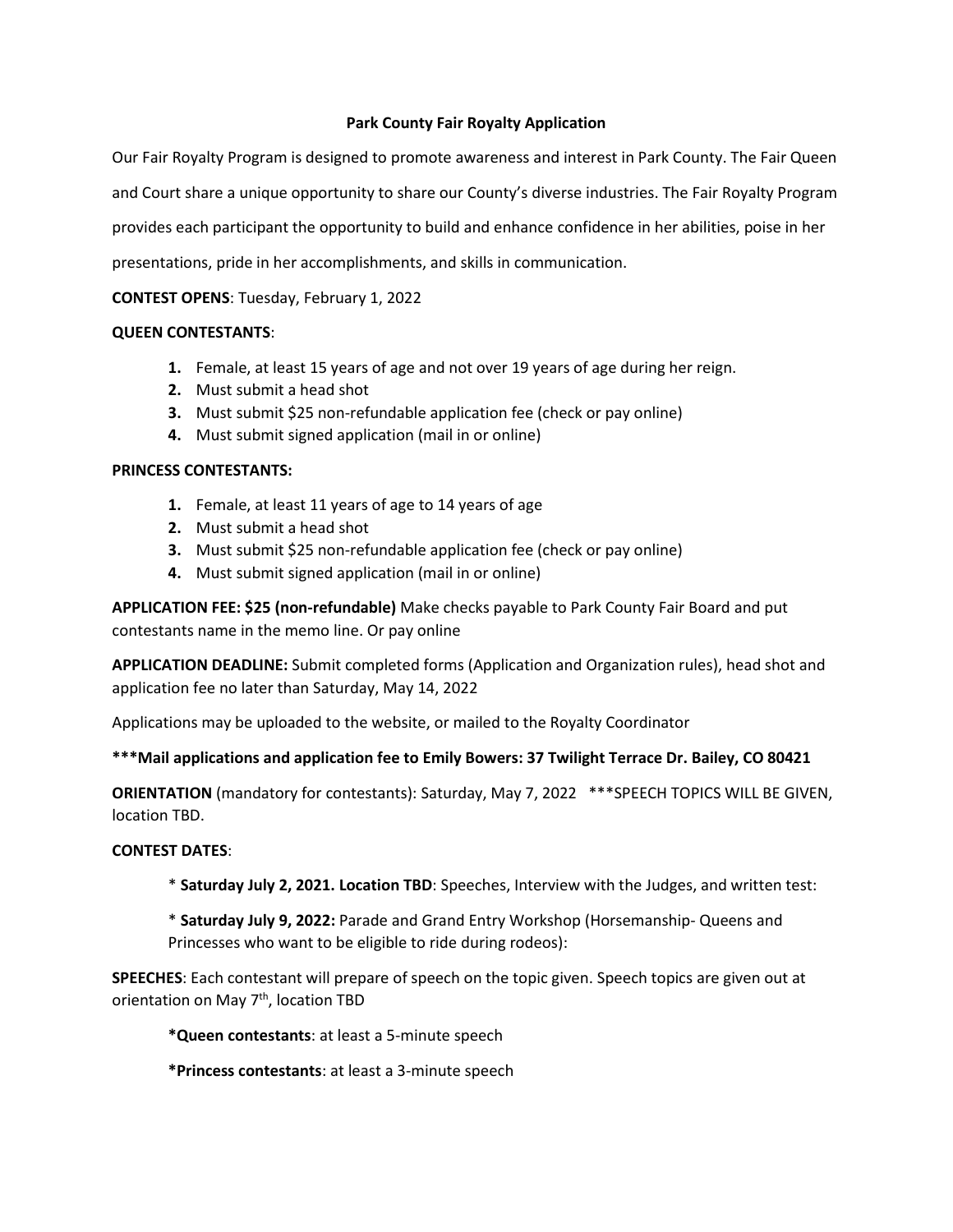**INTERVIEW WITH JUDGES**: The judges will utilize the information from your application as well ask additional questions. These questions may be about rodeo knowledge, current events, fair history, etc. **WRITTEN TEST:** The Queen's and Princesses will each have a separate test. Test questions may include but are not limited to: 4H, rodeo, sponsors, park county fair history, fair board members, etc..

#### **Fair Royalty Contest Rules**

This is not a beauty contest. You do not need artistic talent to enter. Entrants will be judged on their ability to communicate (speaking ability), message, promptness, and appearance. The results will be announced and the new royalty will be crowned during the rodeo on July  $15^{th}$  2022.

**1.**Queen entrant must be a female at least 15 years of age and not over 19 years of age during their reign.

**2.** Princess entrant must be a female at least 11 to 14 years of age during their reign.

**3.** Entrant must be a U.S. Citizen and a resident of Park County or adjacent counties (Clear Creek,

Summit, Lake, Chaffee, Fremont, Teller or Jefferson; other counties may enter with permission from

Park County Royalty Coordinator). Entrant does not have to be in 4-H or FFA

**4**. While it is not required for Queen or Princess Entrants to ride horses, it is strongly encouraged. If Entrant would like to be eligible to run sponsor flags as well as be apart of the Grand Entry during fair, Entrant must attend the Grand Entry workshop, immediately following the parade on July 9th.

**5**. Be single, have never been married, have not been pregnant nor given birth to a child.

**6**. Entrants must have their parent or legal guardians' signature on the entry form. The purpose of this signature is to allow Park County Fair to use the transcript for the interview. This entry signature also ensures the parents/guardian is aware of her participation in this contest and provides their consent to photos and videos that will be taken of all contestants for the use of promoting the Park County Fair and Fair Royalty Program.

**7**. Entrants should be able to meet all time commitments, Queen Obligations, Behavior Policy and dress code as set forth by the Park County Fair Board and the Park County Fair Royalty Program Coordinator.

**8.** Be an upstanding citizen and of good moral character (at the discretion of the Fair Board).

**9.** Entrants will be required to attend 2022 and 2023 Park County Fair to participate in award

presentations and any other activities deemed necessary by the Fair Board or Royalty Coordinator.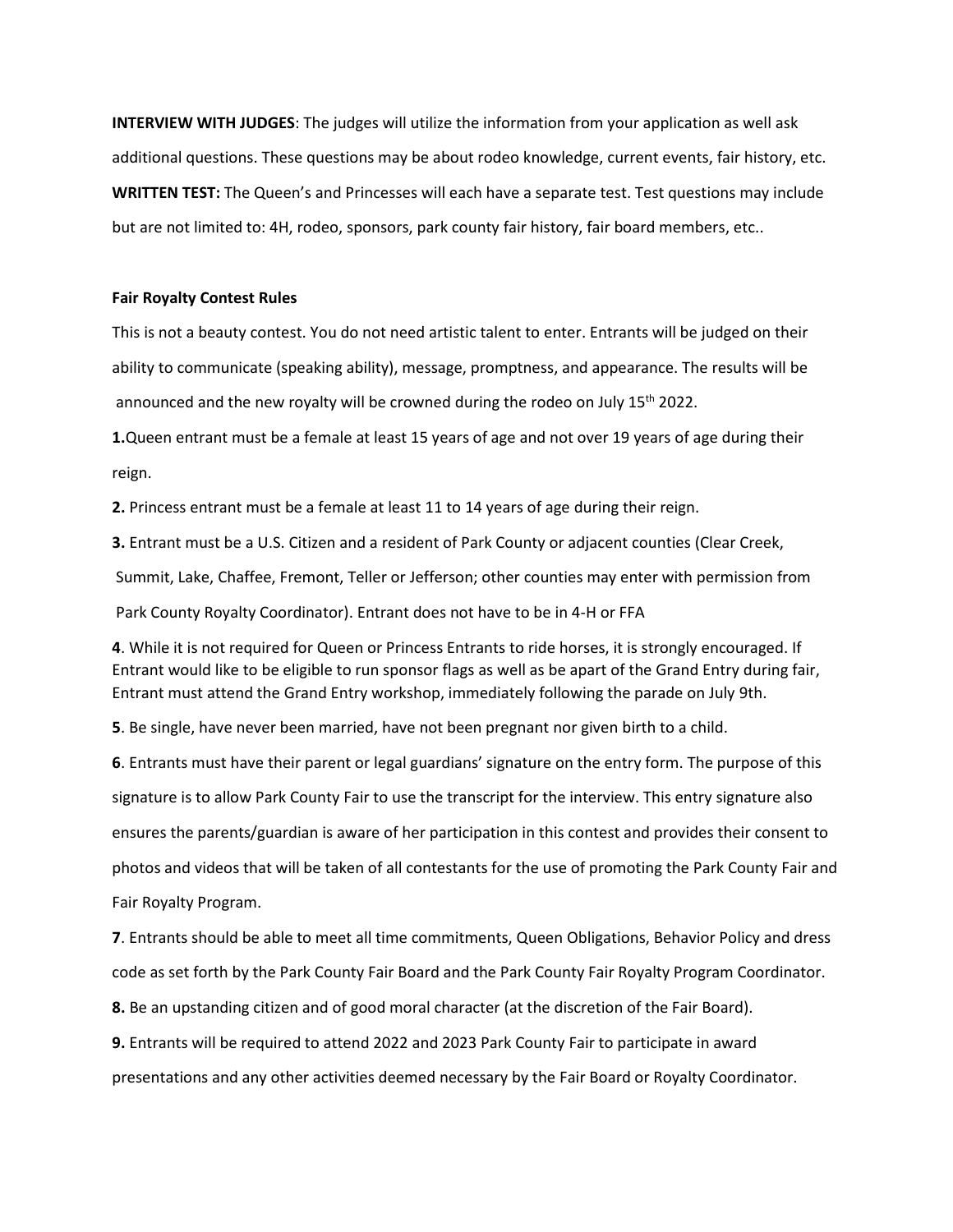**10**. The elected Royalty Members are expected to be responsive in a timely fashion (not to exceed 24 hours) to the calls and emails of the Royalty Coordinator(s) or the Fair Board members. **11**. If any current member of the Royalty program is unable to fulfill her duties and/or is dismissed, it will be at the discretion of the Park County Fair Board and the Royalty Coordinator to select her replacement or determine if one is necessary. She will immediately relinquish her title and all privileges and prizes, including jackets, buckles, jewelry, etc. awarded to her. The sash and crown are the property of the Park County Fair and will be immediately returned in the same condition as received or reimburse the Fair for the cost of replacements.

## **\*\*\*The deadline for application entry is May 14th, 2022**.

The decision of the judge's is final. Any contestant must score a minimum of 70 points to be eligible to hold a title. If there are no contestants for Queen or Princess, or the contestant(s) that compete do not meet the minimum point requirement, it is at the discretion of the Royalty coordinator to potentially allow a current Queen or Princess to continue for another year. This contest may be cancelled if we have two or less entrants.

### **Judging:**

### **Appearance:**

The aim of this division is to select the girl who rates the highest in grooming, posture, poise, and who most reflects the western image. Judges will be looking for neatness and cleanliness in every detail including hands, hair, boots and other apparel.

### **Personality:**

The aim of this division is to select the girl who rates the highest in conversational ability, sense of humor, genuine interest, consideration for others and has a happy outlook on life.

### **Speech, questions and interviews:**

The aim of this division is to select the girl who rates highest in interview ability, getting her ideas and thoughts across in conversation and answering the questions.

### **Biography:**

This should include name, age, school attending, parents, hobbies, favorite food, activities

involved in, and college or future plans.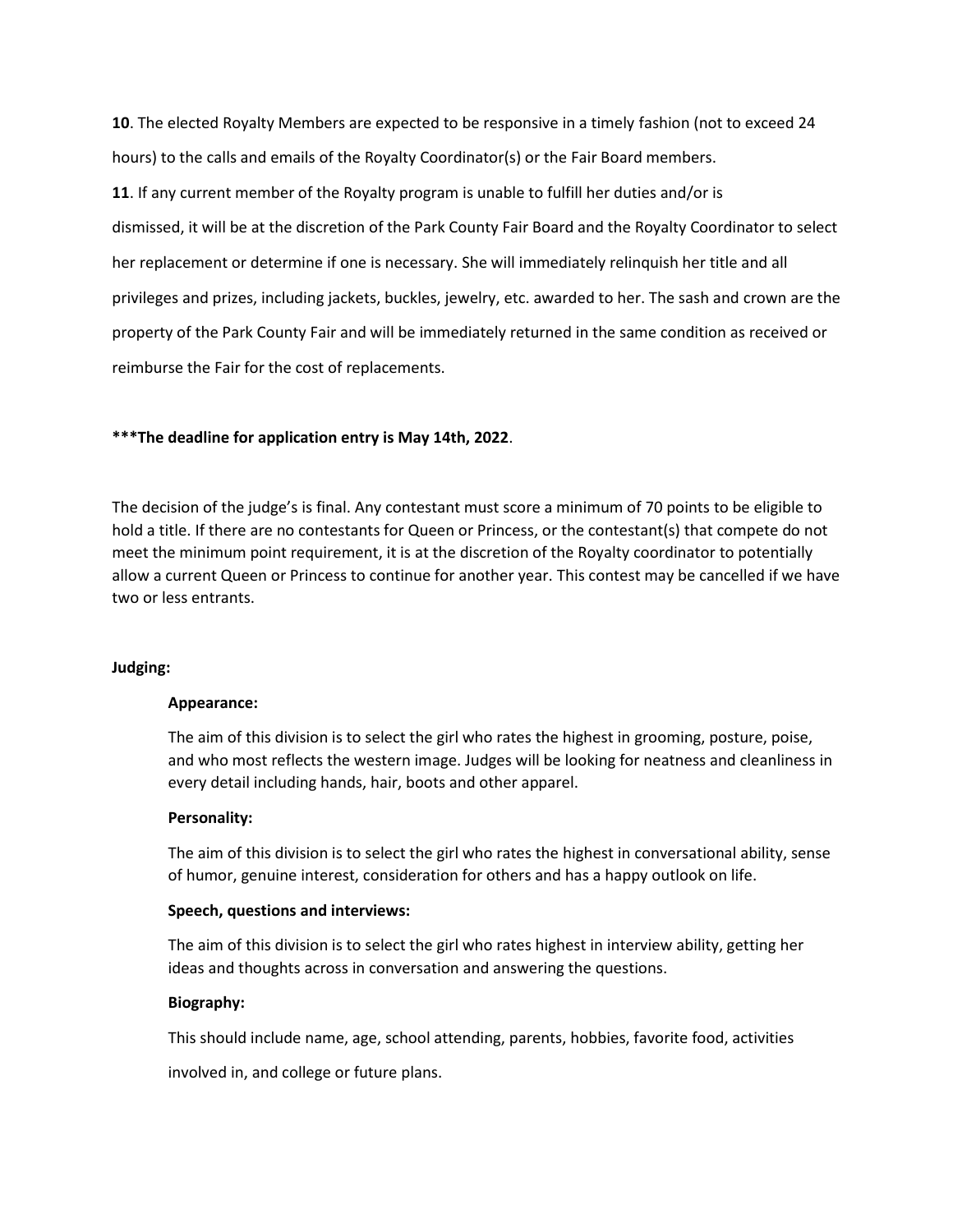The speech, interview, and written test will be held on July 2, 2022. For the interview, each entrant will meet alone with the panel of judges for 5-15 minutes. The judges will utilize the information from your application as well as additional questions. You will be judged on your conversational ability, speech, the answers to the judges' questions, your appearance/poise, activities, and knowledge of the fair industry. NOTE: The outfit for the interview and the speech should follow the dress code

**AGREEMENT: I have read and understand the rules and agree to comply.**

\_\_\_\_\_\_\_\_\_\_\_\_\_\_\_\_\_\_\_\_\_\_\_\_\_\_\_\_\_\_ \_\_\_\_\_\_\_\_\_\_\_\_\_\_\_\_\_\_

\_\_\_\_\_\_\_\_\_\_\_\_\_\_\_\_\_\_\_\_\_\_\_\_\_\_\_\_\_\_ \_\_\_\_\_\_\_\_\_\_\_\_\_\_\_\_\_\_

Applicant Signature Date

Guardian Signature Date

### **APPLICATION FOR PARK COUNTY FAIR ROYALTY**

Please type or neatly print and complete all pages

Name \_\_\_\_\_\_\_\_\_\_\_\_\_\_\_\_\_\_\_\_\_\_\_\_\_\_\_\_\_\_\_\_\_\_\_\_\_\_\_\_\_\_\_\_\_\_\_\_\_\_\_\_\_\_\_\_\_\_\_\_\_\_\_\_\_\_\_\_\_

Mailing Address, City, and Zip code:

| Date of Birth _____________ |  |
|-----------------------------|--|
|                             |  |
|                             |  |
| Parent's Phone Number       |  |

\_\_\_\_\_\_\_\_\_\_\_\_\_\_\_\_\_\_\_\_\_\_\_\_\_\_\_\_\_\_\_\_\_\_\_\_\_\_\_\_\_\_\_\_\_\_\_\_\_\_\_\_\_\_\_\_\_\_\_\_\_\_\_\_\_\_\_\_\_\_\_\_\_\_\_

\_\_\_\_\_\_\_\_\_\_\_\_\_\_\_\_\_\_\_\_\_\_\_\_\_\_\_\_\_\_\_\_\_\_\_\_\_\_\_\_\_\_\_\_\_\_\_\_\_\_\_\_\_\_\_\_\_\_\_\_\_\_\_\_\_\_\_\_\_\_\_\_\_\_\_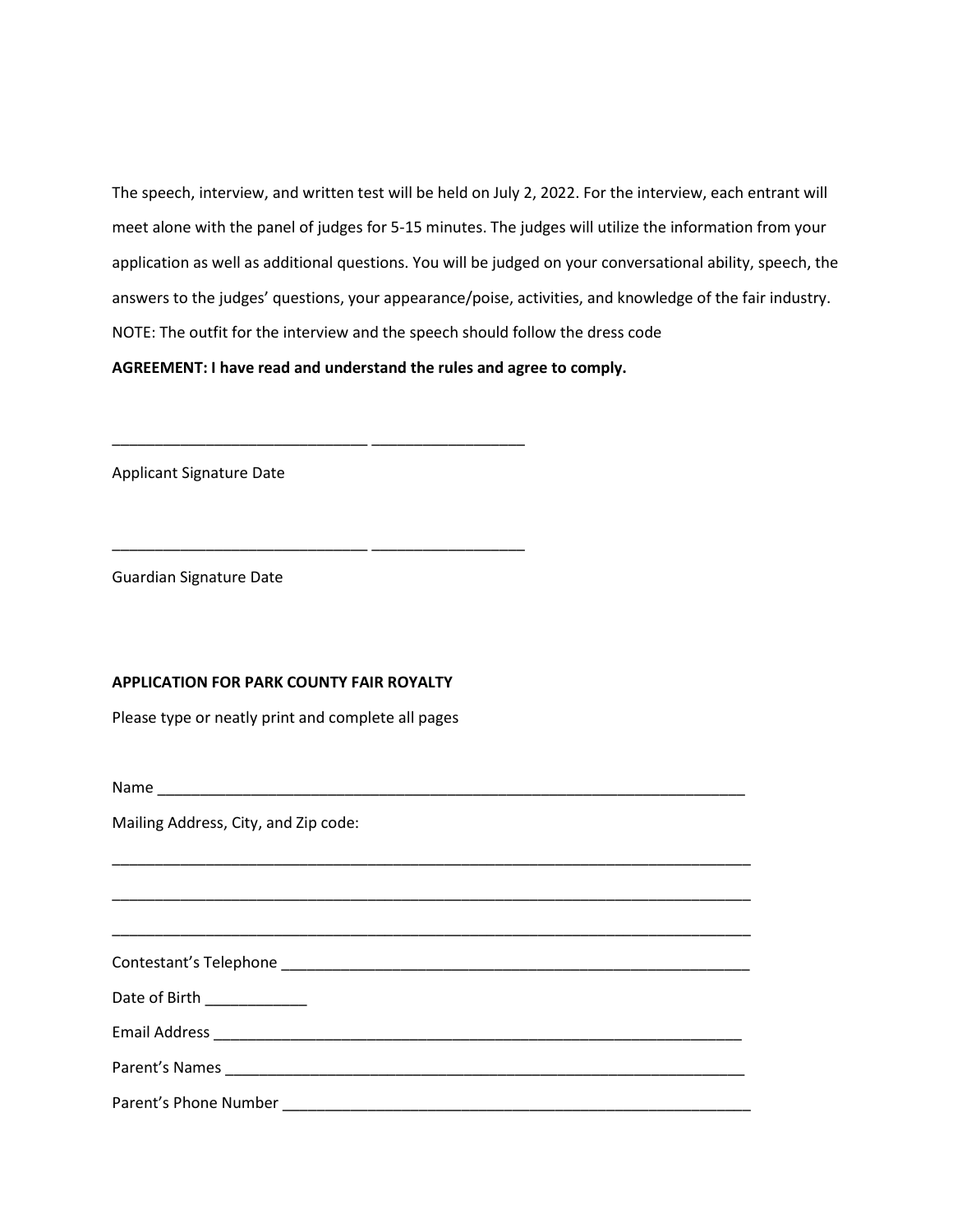Parent's Email Address \_\_\_\_\_\_\_\_\_\_\_\_\_\_\_\_\_\_\_\_\_\_\_\_\_\_\_\_\_\_\_\_\_\_\_\_\_\_\_\_\_\_\_\_\_\_\_\_\_\_\_\_\_\_\_\_\_\_\_\_\_

Education:

Scholastic Plans and Future ambitions:

Experience with Rodeo, Fair, Horse Shows, Etc.:

Honors and Awards, Community Service:

Hobbies:

Why I Want to Become a Member of Park County Fair & Rodeo Royalty: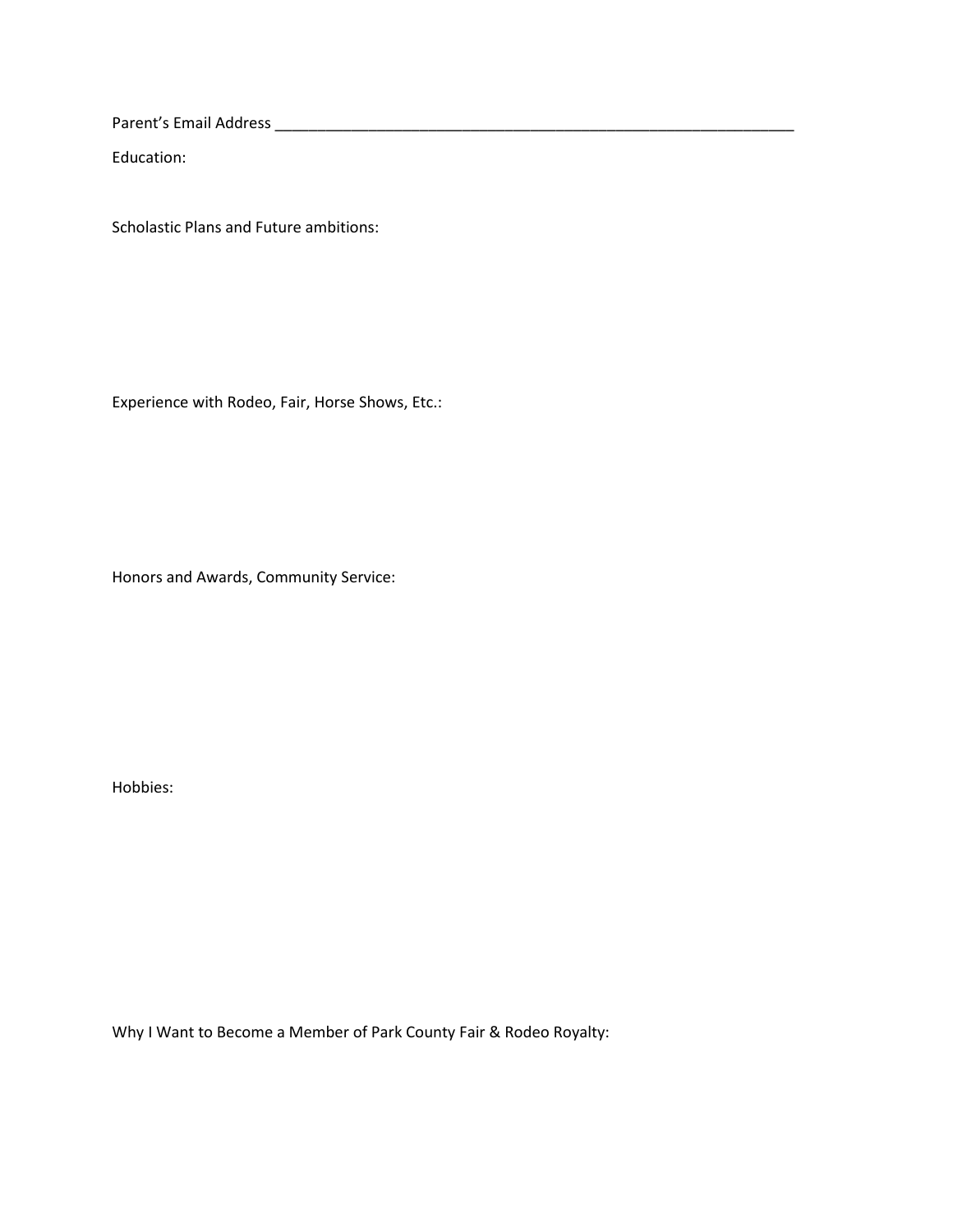How can I contribute to the Fair Royalty Program and serve the community?

What do you expect to get in return if you were to win as a participant in this program?

In consideration of my application being accepted, I hereby for myself, my executor, administrators and assignees, agree to abide, and that they shall abide, by all rules and regulations pertaining to the Park County Fair Royalty Contest and I HAVE READ, UNDERSTAND, AND AGREED TO THE RELEASE AND WAIVER OF LIABILITY AND ASSUMPTION OF RISK AGREEMENT. I further agree to indemnify the Fair Board and Park County from and against any loss or damage sustained by reason of any claims made by any of my executors, administrators or assignees. Also, I understand that by participating I release the right, title and claim of any photographs or any other media that may be taken, recorded, taped or otherwise captured by the Fair Board or Park County for their use. I certify that I know the rules of the afore mentioned pageant and agree to abide by them. The undersigned has read the foregoing carefully, have had an opportunity to seek any desired clarification, and agree to these terms and conditions of